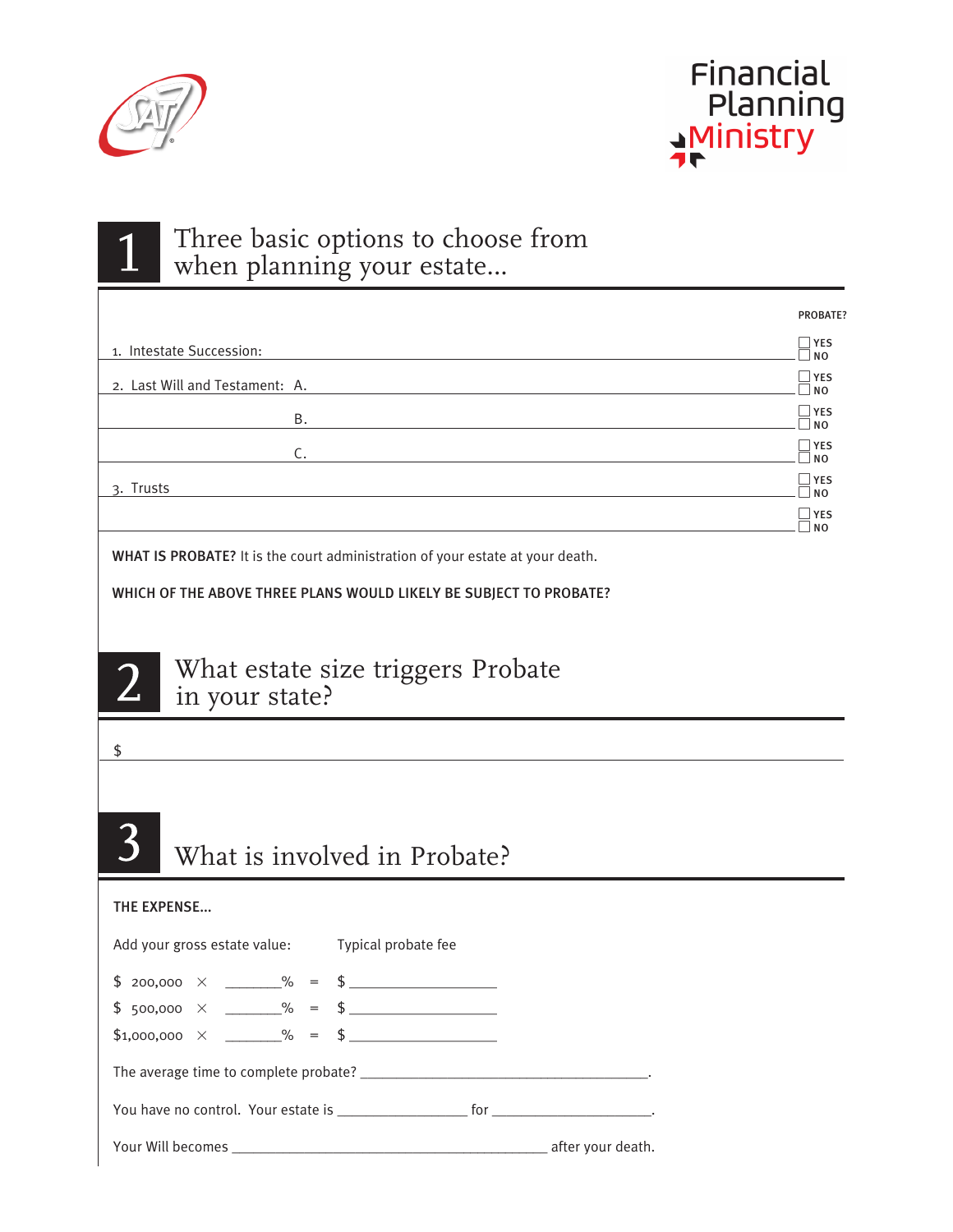

| Trusts avoid                    |          |        |    |                 |
|---------------------------------|----------|--------|----|-----------------|
| Trusts are                      |          |        |    | for heirs.      |
| Eliminates                      |          |        |    |                 |
| Preserves                       |          |        |    |                 |
| Completely                      | , can be |        | or |                 |
| Avoids the problems of          |          |        |    | ٠               |
| Avoids court imposed            |          |        |    |                 |
| You may name your               |          |        |    | of your person. |
| Quick                           |          | οf     |    |                 |
| A/B Marital Trust can reduce or |          | estate |    | $\bullet$       |



### Federal estate tax schedule (add your net estate value plus life insurance)

#### A/B MARITAL TRUST

| 1994-1999           | 600,000<br>\$                                              | 1,200,000<br>\$ |
|---------------------|------------------------------------------------------------|-----------------|
| $2000 - 2001$       | 675,000<br>\$                                              | 1,350,000<br>\$ |
| $2002 - 2003$       | 1,000,000<br>\$                                            | 2,000,000<br>\$ |
| $2004 - 2005$       | 1,500,000<br>\$                                            | 3,000,000<br>\$ |
| $2006 - 2008$       | 2,000,000<br>ፍ                                             | 4,000,000<br>\$ |
| 2009                | 3,500,000<br>ፍ                                             | 7,000,000<br>ፍ  |
| 2010                | No tax in 2010                                             | No tax in 2010  |
| <b>LAW REPEALED</b> |                                                            |                 |
| $2011 - 2017$       | 5,490,000<br>\$                                            | 10,980,000<br>ፍ |
| $2018 -$ current    | \$                                                         |                 |
|                     | Estate tax rates are currently $\_\_\%$ on assets above \$ |                 |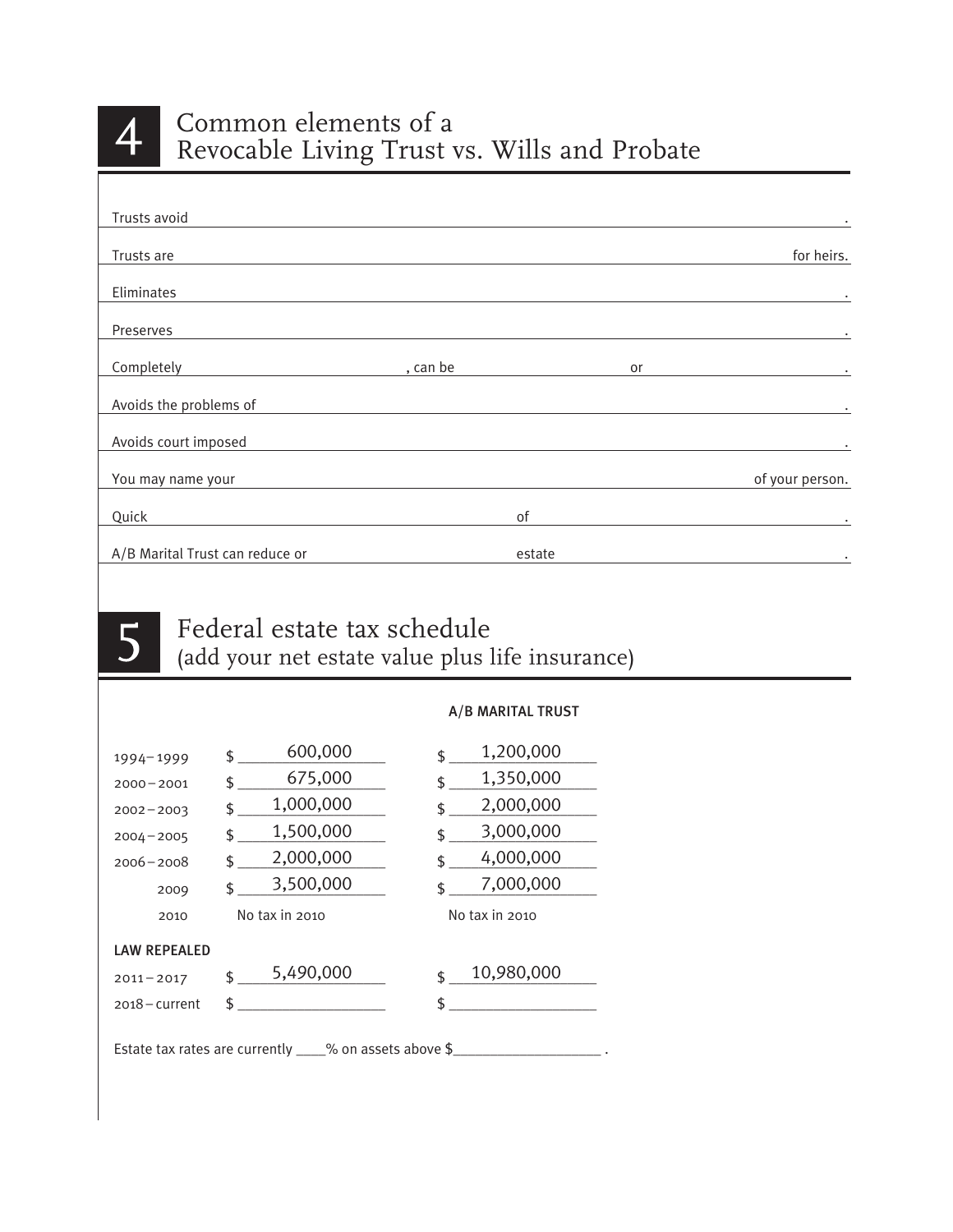| Creating a Living Trust |  |
|-------------------------|--|
|                         |  |
|                         |  |
|                         |  |
|                         |  |
|                         |  |
|                         |  |
|                         |  |
|                         |  |
|                         |  |
|                         |  |
|                         |  |
|                         |  |
|                         |  |
|                         |  |
|                         |  |
|                         |  |
|                         |  |
|                         |  |
|                         |  |
|                         |  |
|                         |  |